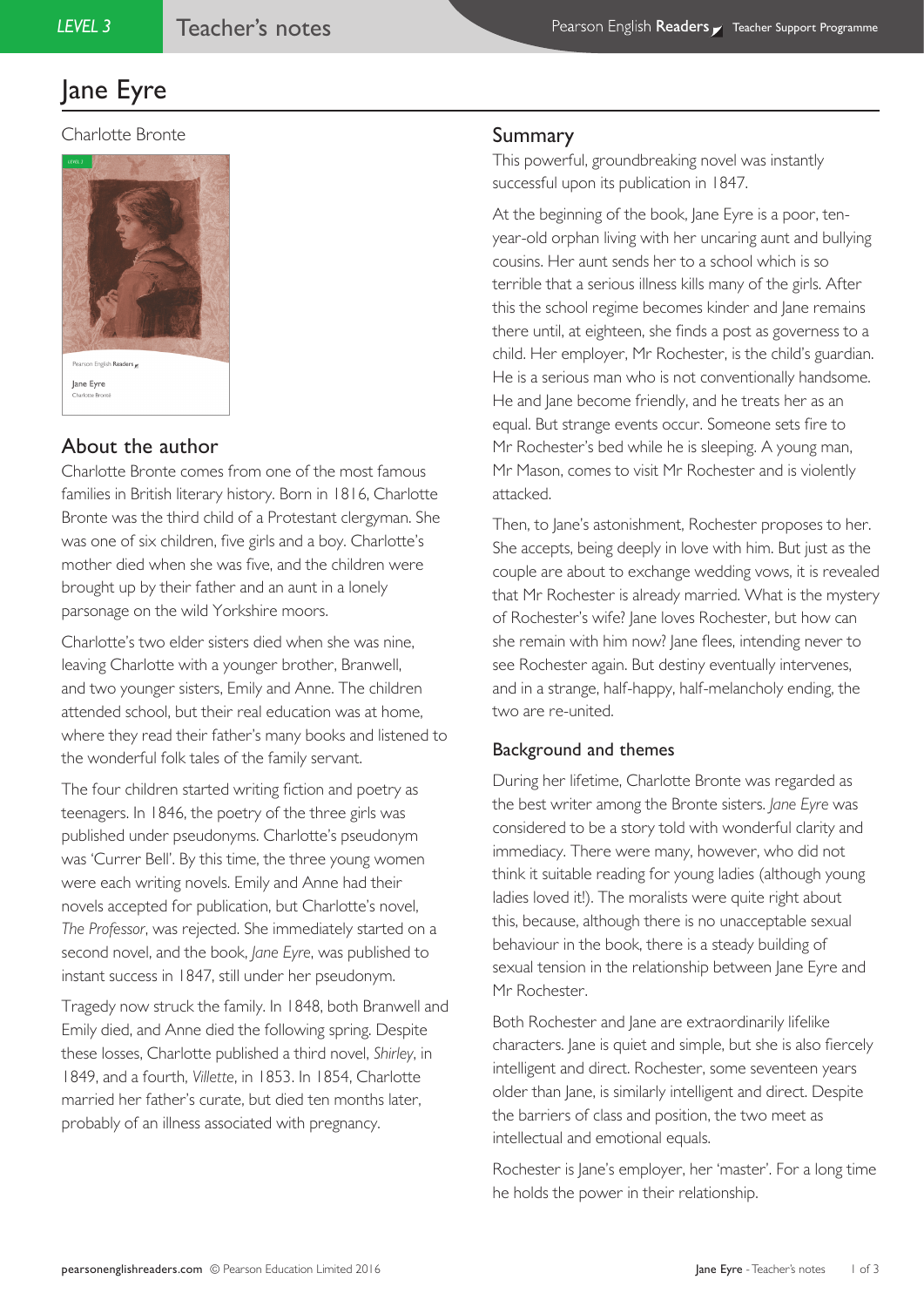# Jane Eyre

Feminists claimed that Jane Eyre was an early feminist, and with good reason. Jane is short and plain, not worth a second glance. Yet Rochester falls deeply in love with her as a person – this is the feminist dream! Moreover, Jane is fiercely independent, determined to make her way in life and remain true to her own principles.

Rochester, also, is not a conventional hero, his face being grim and rather frightening. But he is of a type – the extra-masculine hero who nonetheless is tender and passionate when in love. At the end of the story, however, Rochester – through his own heroism – loses a hand and much of his sight. Now Jane becomes the strong one. Twentieth-century literary critics have suggested that the author may have had an unconscious desire to make Rochester's masculine energy less threatening to female independence.

The melodramatic events in *Jane Eyre* are accompanied by sharp observation and a narrative skill which make the story believable. The Bronte sisters had a love of high drama and what some have termed 'emotionalism'.

What were the influences that caused Charlotte Bronte to write this great novel? Biographers have stressed the family's relative isolation, the children's closeness to wild and lonely countryside, and their access to their father's large library. The children's religious aunt terrified them with threats of 'the fires of hell' if they were not good. The family servant told them local folktales and superstitions. All this fed Charlotte's imagination. But life quickly taught her hard lessons. She lost her mother at the age of five. The terrible school in *Jane Eyre* is based on the school that Charlotte and her sisters attended as children.

# Discussion activities

## Pages 1–7

### Before reading

- **1 Project:** Talk about Charlotte Bronte. Put students into small groups. Have them find the facts about Charlotte Bronte using the introduction section in the book. Give each group a big sheet of paper, and have them prepare for the poster sessions. When they are ready, ask some students to give a presentation and talk about Charlotte Bronte.
- 2 Get ready: Have students read the first two paragraphs of the Introduction in the book. Then have them answer these questions.
	- When Jane Eyre is a child, who does she live with?
	- Which school does Jane Eyre go to?
- How old is Jane Eyre when she leaves school and finds a teaching job?
- Who does Jane Eyre work for? Describe this person.
- Who does lane Eyre teach?
- Who does lane Eyre love?
- What do you think Mr Rochester's terrible secret could be?

### After reading

Role play: Put students into groups of three and have them act as Jane. *Student A: You are Jane. You live with the Reeds. Tell the* 

*other students about your life there. Student B: You are Jane. You have been at Lowood School for a few months. Tell the other students about your life there.*

*Student C: You are Jane. You are eighteen. You are gong to work at Thornfield Hall as a teacher. Tell the other students about your hopes for your life.*

After this, decide who is the unhappiest of the three 'Janes'.

4 Discuss: Talk about the important words in the story. Put students into pairs. Ask them to choose ten words that tell the story of this section. These must be separate words, not sentences. Then as a wholeclass activity, elicit these words from students and write them on the board. There should be more than ten words at this point. From these words the class must agree on the thirty most important words.

# Pages 7–12

## After reading

- **Pair work:** Put students in pairs and have them exchange their opinions.
	- Who do you think set fire to Mr Rochester's bed?
	- Why do you think it happened?

Ask some pairs to share their discussions with the rest of the class.

**6** Write: Have students write a letter as Jane. This could be done in class or as a homework assignment. The letters they wrote could be shared by reading aloud some of them in class or by making a classroom wall display.

*Imagine you are Jane. Write a letter to a friend about your life at Thornfield Hall.*

#### Pages 12–21 Before reading

- **7** Guess: Have students guess what will happen by asking these questions.
	- *• Why do you think Mr Rochester will stay with his friends for some weeks?*
	- *• Is Miss Blanche Ingram a nice person?*
	- *• Do Mr Rochester and Miss Blanche Ingram like each other?*
	- *• Do you think they will get married?*